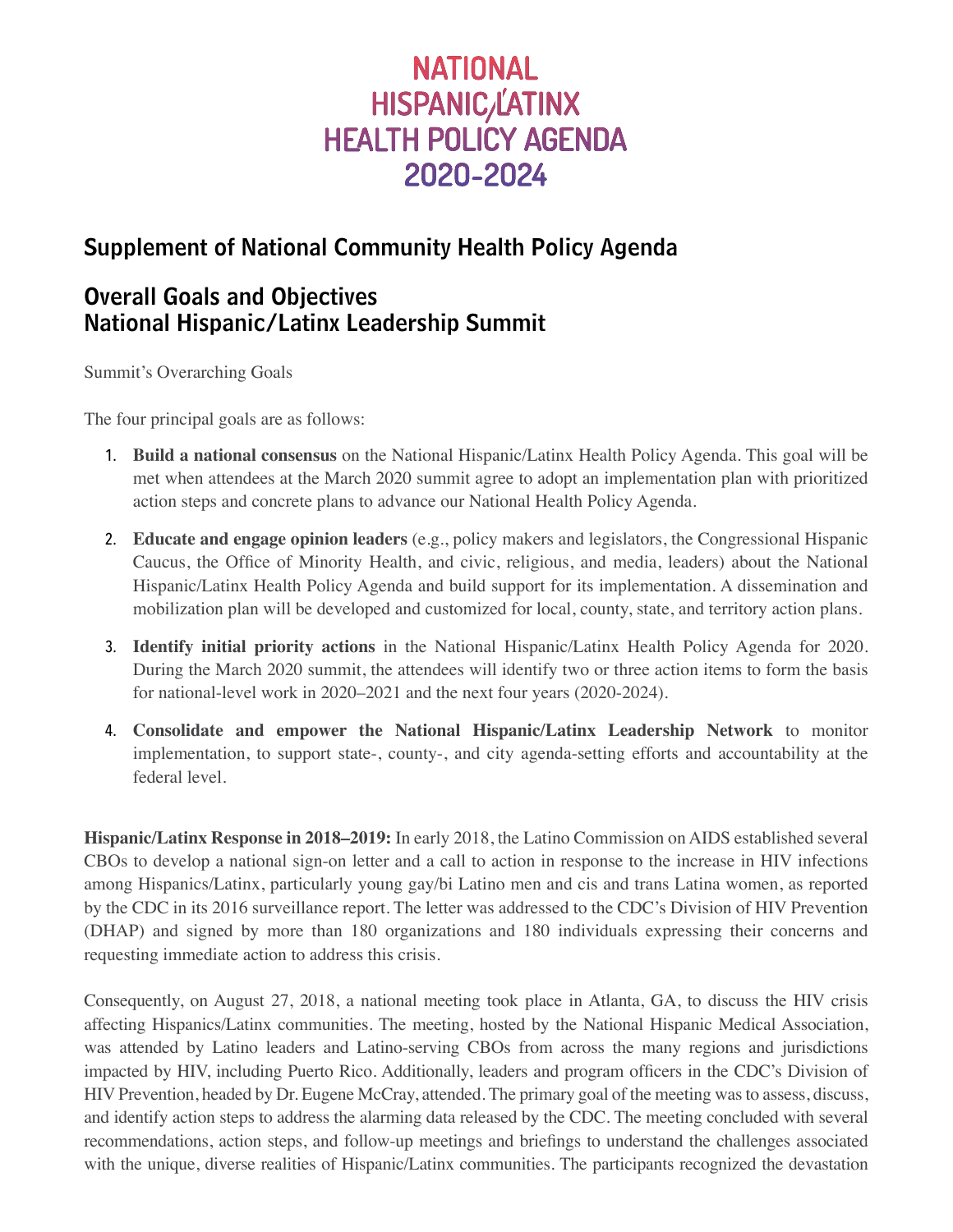of HIV, barriers to prevention and care services, and impacts of stigma, immigration, culture, race, research, and social determinants of health on Hispanic/Latinx in the U.S., Puerto Rico, and the U.S. Virgin Islands.

The outcome of this national meeting was a call for the formation of a National Organizing Committee to launch a process to develop a national Hispanic/Latinx Health Agenda focused on strengthening leadership. The Latino Commission on AIDS led this national effort. The National Organizing Committee (see attached list of current member organizations) held its first face-to-face meeting at the U.S. Conference on AIDS in Orlando, FL, in September 2018, where participants who could not attend the Atlanta meeting in August 2018 were briefed on the results and agreed to launch a process to develop the agenda and organize a national summit. The National Organizing Committee agreed to form several workgroups to develop the agenda and create a website to coordinate the national summit.

**National Organizing Committee:** In November 2018, the Latino Commission on AIDS established the national steering and planning committees with more than 80 leaders from various jurisdictions representing Hispanic/ Latinx communities in the U.S. and Puerto Rico affected by HIV, hepatitis, and STI. The committee provided regional leadership to the agenda-setting process and the organization of the national health policy summit.

The steering committee met via monthly calls with the full national organizing committee, which expanded the steering committee with members representing different jurisdictions and populations at risk. The committees guided the planning process to organize the summit and to monitor and implement the action plan, provided updates on the agenda development, and established national priority issues.

**Work Groups:** In early 2019, the national organizing committee began the planning process and created work groups to outline key components of the national agenda. The work group stage of this process can be viewed as both a national assessment and community organizing. While collecting information and trends about HIV, viral hepatitis, and STI in Hispanic/Latinx communities was a worthy exercise, building a consensus on the issues among community partners also provided the foundation for the legitimacy of the recommendations and action steps. To construct the agenda, the national organizing committee convened ten work groups focused on: (1) prevention; (2) access to health care; (3) research and data; (4) the U.S. South; (5) Puerto Rico; (6) stigma; (7) the federal plan to end the HIV epidemic by 2030; (8) immigration and migration; (9) mental health; and (10) substance use.

The work group members included community leaders, providers, CBOs, people living with HIV, and people impacted by viral hepatitis and other health conditions. They began to hold monthly meetings via conference calls in early April 2019. Each work group took the responsibility to recruit persons interested in participating in the process for its specific subject.

**Call to Action:** As part of the early process in Spring 2018, the national organizing committee issued a press release announcing the beginning of the national process to develop a national agenda and the 2020 national summit in Washington, D.C. The two-page document outlined the framework for the upcoming Hispanic/ Latinx Health Action Agenda Summit. All members of the national organizing committee were invited to distribute the press release and to inform Congress members about the process. The purpose of the press release was to galvanize press and media attention for the summit and to conduct key meetings with elected officials throughout 2019.

The health agenda was built on the promise of communities to create opportunities for our members and the broader planning committee to achieve their full health potential. Identifying our health issues have led to developing many creative, forward-looking, bold, community-led solutions to achieve health equity.